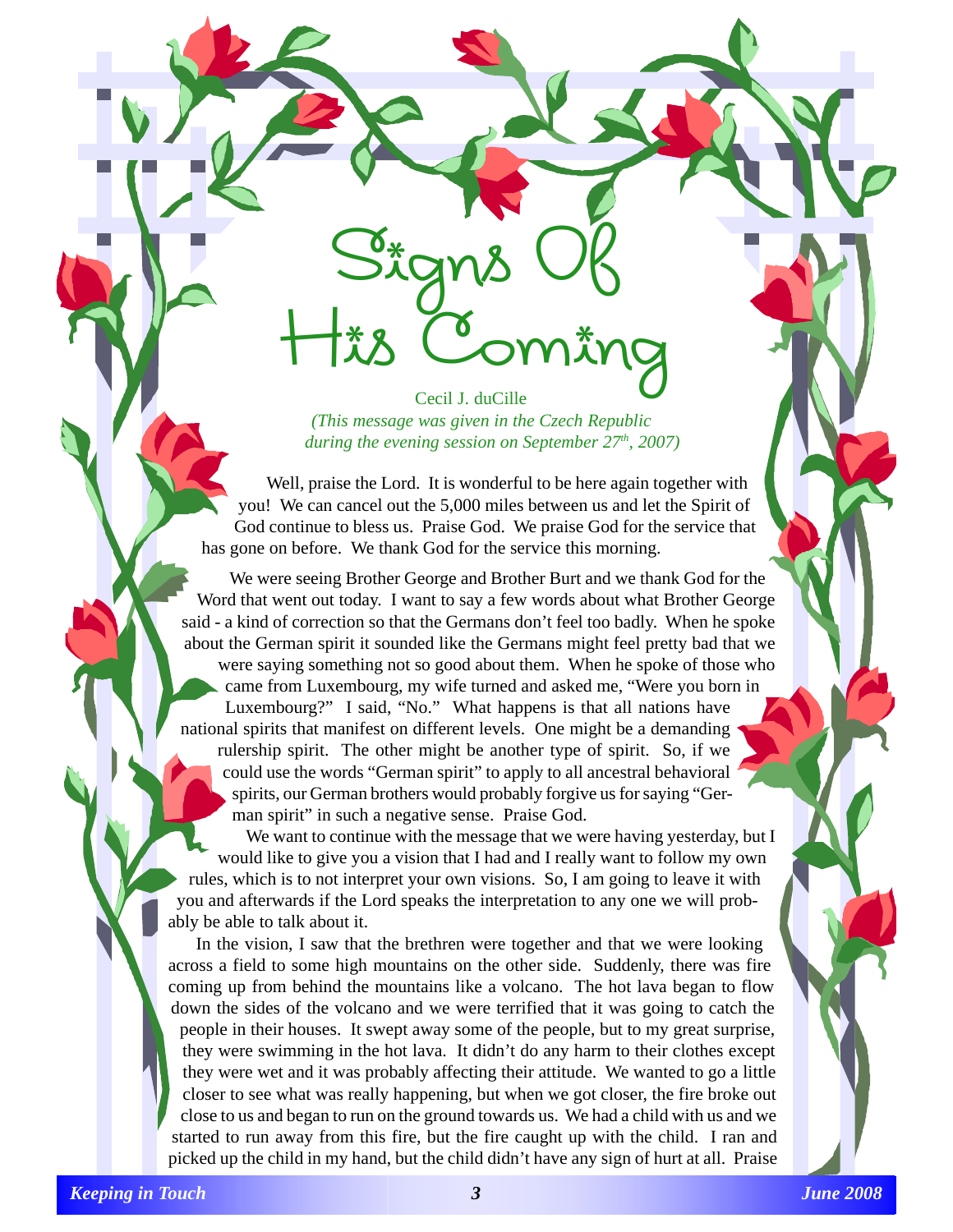God. I prayed, and I believed that it was referring to

the present meeting here in Czech, but I want somebody else to get the word from the Lord.

The Word I received this morning was from Ephesians 5 and starting in verse 16. It says here, *Redeeming the time, because the days are evil. 17Wherefore be ye not unwise, but understanding what the will of the Lord is. 18And be not drunk with wine, wherein is excess; but be filled with the Spirit.*

Yesterday we were talking about our bodies being the temple of the Living God and how God's desire is to fill us with His Spirit that we would be walking and talking temples of God. God is expecting us to get to this place in a very short time. He gave us certain signs so we could understand how close we are to the time of His appearance. He said that as it was in the days of Noah, so shall it be at the time of the end. We find that in Matthew 24:38, *For as in the days that were before the flood they were eating and drinking, marrying and giving in marriage, until the day that Noe entered into the ark, 39And knew not until the flood came, and took them all away; so shall also the coming of the Son of man be.*

There are certain things that we see in the scriptures pertaining to Noah's time. The first thought is that God said that the men were violent. The second thought in Genesis 6:1 was that the men were giants. I want you to understand that. The scriptures show that there were physical, natural giants. In our time, man has become a giant in knowledge and in science. Now, whatever happens in the natural also happens in the spiritual. So, if there are scientists and men whose thoughts have propelled them into the category of a giant, then the same thing must be happening in the church, in the Body of

Christ.

It is in our midst and we don't even recognize it. Yesterday afternoon my wife and I got together and we began to look at certain situations that needed to be taken care of immediately. She said to me, "God has enough time in which to fix this business, which is 24 hours." This morning a brother called and told me that they have received a word from the Lord that certain things should be done and it was being done immediately. The most I can say is, "Praise be to God. The people of God are alive and they are hearing Him."

We are in a period of time that is "shortly, shortly." A lot of things that are written in the Word of God that have never come to pass before will come to pass in our time. Jesus Christ is speaking to His people so that we will be alert and come alive for what God is about to do in the earth. The scripture says, *Surely the Lord GOD will do nothing, but he revealeth his secret unto his servants the prophets* (Amos 3:7). That means that those of you who labor in prophecy must keep your hearts and minds clean and open towards God, so that He can pour the truth into your hearts. The Lord is speaking through the various branches of prophecy.

I don't know if you understand that there are many, many branches of prophecy. Brother Burt has been anointed as a prophet in the Body, but he hardly dreams. He does not dream, but Brother George dreams and he does not prophesy. What I am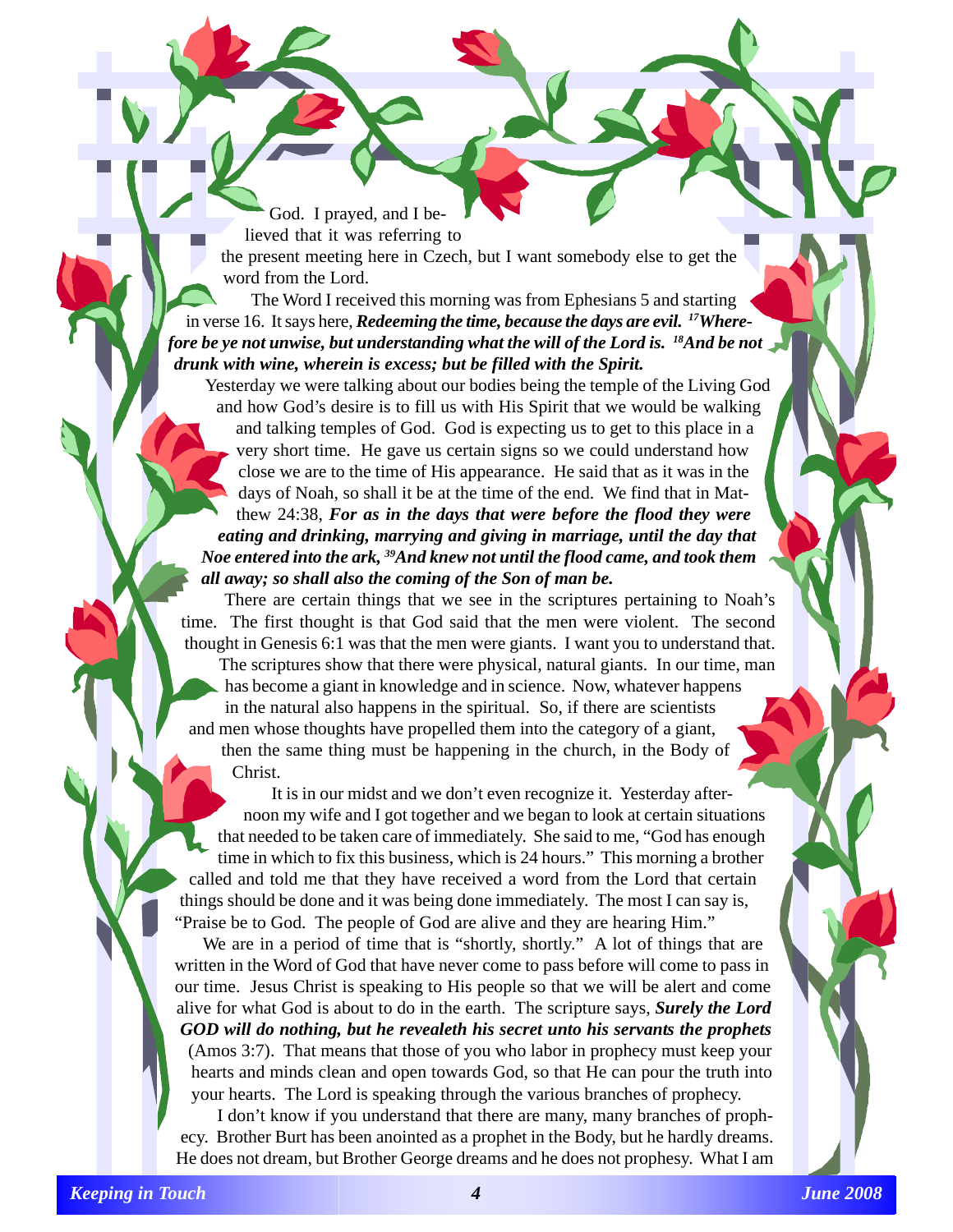saying is that we have some sisters who will hear

the word of the Lord and there are some who hear the audible voice of God. There are some who hear in their hearts. There are some who have dreams and visions, and these are all parts of the prophetic voice of the church.

I remember having a very, very deep problem dealing with the Lord on certain issues. A sister called me from the Czech Republic and it was as if she was reading a book. She told me everything that was going on. I only said, "Amen. Please pray." The marvelous thing about it is that there is not one brother or one sister who is filled with the Holy Ghost - God said, "Be ye filled with the Spirit" - who does not have a position in the Lord and in the Body.

You know, the scripture that we read yesterday said, *…the testimony of the LORD is sure, making wise the simple* (Psalm 19:7). The testimony of Jesus Christ is IN the people of God. We testify by everything we see, everything we say and everything we do. God is expressing Himself through a Body. But the devil wants to express himself, also. So, we have to learn how to resist the devil and how to submit to the Lord.

God is bringing the whole business to an end. We are in the seventh millennium in the dispensation of the fullness of times. In this time, God is gathering together all the saints of heaven and the people on earth into one Body (Ephesians 1:10). Now, we are not talking about ecumenism. They say that I am too dogmatic, that I only believe in our group and our church, but our group has no boundaries and our church has no walls. In other words, God creates a church out of the churches, not IN the churches. All those who are hearing God, who are walking in Christ, are a part of this church. There is no joining and there is no legal document that we have to join us together. The scriptures declare that *the law of the LORD is perfect* (Psalm 19:7). The law by which we gather together, by which we are one in Christ, is CHRIST. Christ Jesus is our law. Christ Jesus is our life and we are working according to the law of life which is in Christ Jesus. Now, this law of life is the same law of life that the apostle Paul is working with at this very moment. Thus, if I turn around in my kitchen or in my bedroom and I see Paul, I would not be surprised, for the Lord God is with us and He is working in us and through us and by us.

Now, what I am seeing, I believe is the same thing that all of us are seeing. I am seeing that as far as there being time for us to do our own thing, that time is over. The scripture says that the angel put one foot on the sea and one foot on the land and swore by the Living God that time should be no more (Revelation 10:5,6). TIME IS FINISHED. We have no TIME to do anything of our own making any more. The time to hear God is now. Hallelujah. Our only hope for tomorrow is that we hear God today. The young man, Samuel, was told by Eli, "When thou hear the Voice say, 'Speak, Lord; for thy servant heareth'" (I Samuel 3:9). This is what we need to hear now. I expect that within the months to come that the Spirit of God will be speaking to the Body of Christ some things that we have never heard before.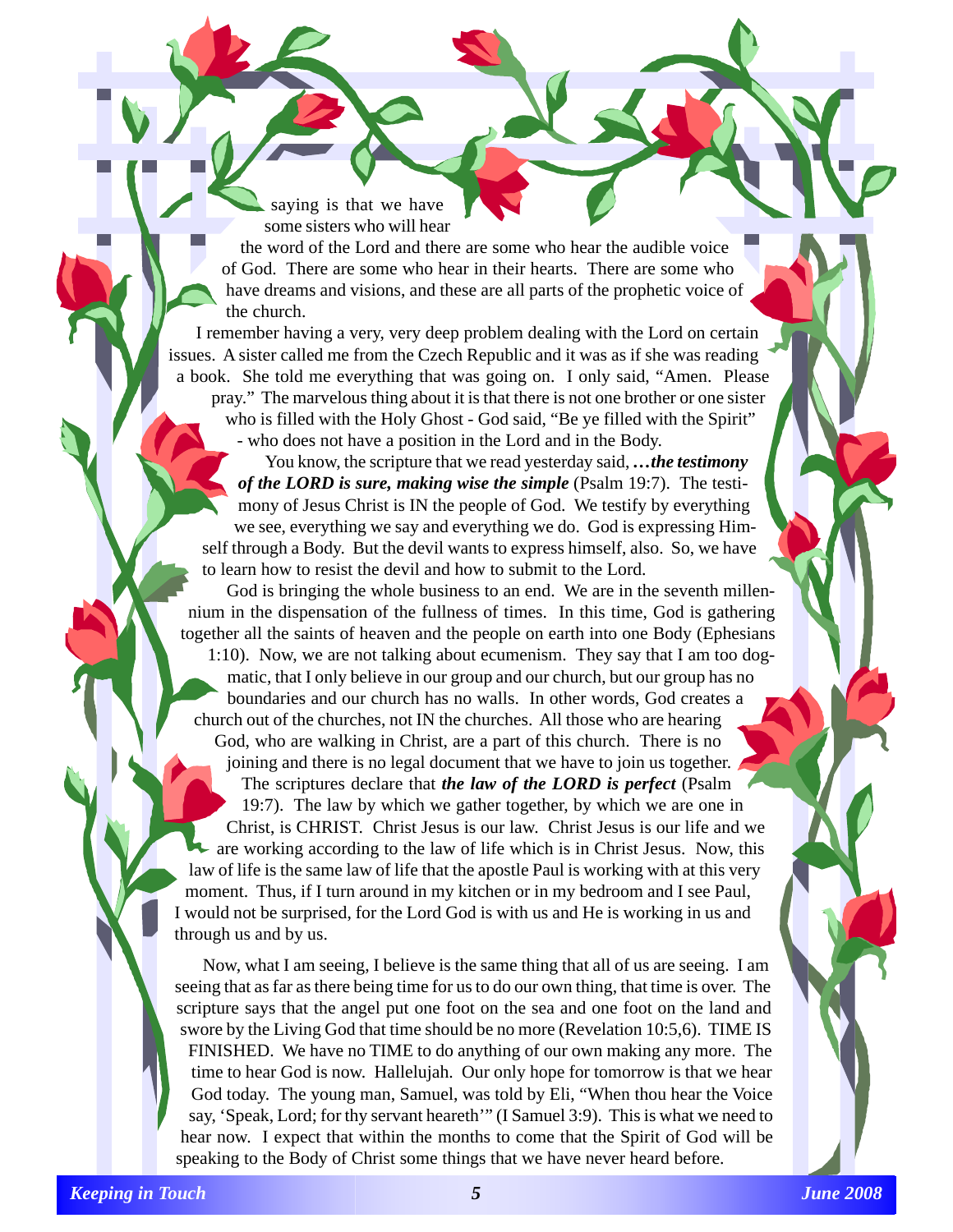The three angels went to Abraham and these

three angels ate a calf that Abraham killed (Genesis 18:1-5). These three angels were not ordinary angelic beings. One of them was Jesus Christ and even as Moses and Elias appeared with Jesus on the mount of transfiguration, I believe that some of the brothers appeared with Him when He was speaking to Abraham (Matthew 17:2-3). When Manoah's wife told her husband and he offered the angel food to eat, he said, "I will not eat" (Judges 13:16). Then he put his staff to it and it went up in flames. Angels don't eat our natural food, but the three angels were a manifestation of Heaven. The brothers were in Heaven with Jesus Christ and they ate that calf to prove to us who they were.

What I am saying is that there is a manifestation of Christ in our midst and we don't even pay enough attention to what Heaven is doing for us now. In days to come the Lord will lead us into places of safety and places of deliverance. The Bible said that when Lot came out of Sodom fire rained down on the city (Genesis 19:24). Now we are looking for certain things to happen in our world very, very soon.

I want to read for you Revelation 13:1, *And I stood upon the sand of the sea, and saw a beast rise up out of the sea, having seven heads and ten horns, and upon his horns ten crowns, and upon his heads the name of blasphemy.*

Watch the news, brethren, of what is happening in Europe, for this beast has the mark of Europe. First of all, he said he stood upon the sand of the sea. The sea means nations. So the prophet is saying that he saw the nations and he saw a beast rising up out of the nations. Now, let me explain *beast* to you so that you might understand what we are talking about as we go along.

God made man and He made the beast. The man had a spirit, a soul and a body. The beast has a soul and a body. When the Bible said that God breathed into the man, I know that God doesn't breathe air like we breathe. He breathes Spirit. So God Spirited Himself into clay and the clay became a living soul (Genesis 2:7). Now, that spirit that God puts there to be with that soul is to lead that soul back to God, because the spirit is a part of God, an endowment from God Himself into the human being. The spirit, therefore, is the Holy of Holies in the human realm where God dwells. So when you receive the baptism of the Holy Ghost, you receive the living God into your spirit. Thus in our realm we have perfection in the spirit.

The brethren asked Jesus to teach them to pray and He said to pray, *Thy kingdom come. Thy will be done in earth,* (my soul and my body and the world) *as it is in heaven* (Matthew 6:10). So, heaven dwells in the human being. *The kingdom of God is within you* (Luke 17:21). The scriptures tell us in Hebrews 6:4-6 that it is impossible to renew someone to repentance who has eventually received the Spirit, received the fullness of God, rejected Him, and cut himself off from God. This is what we call a beast. Hebrews 6:6, *If they shall fall away, to renew them*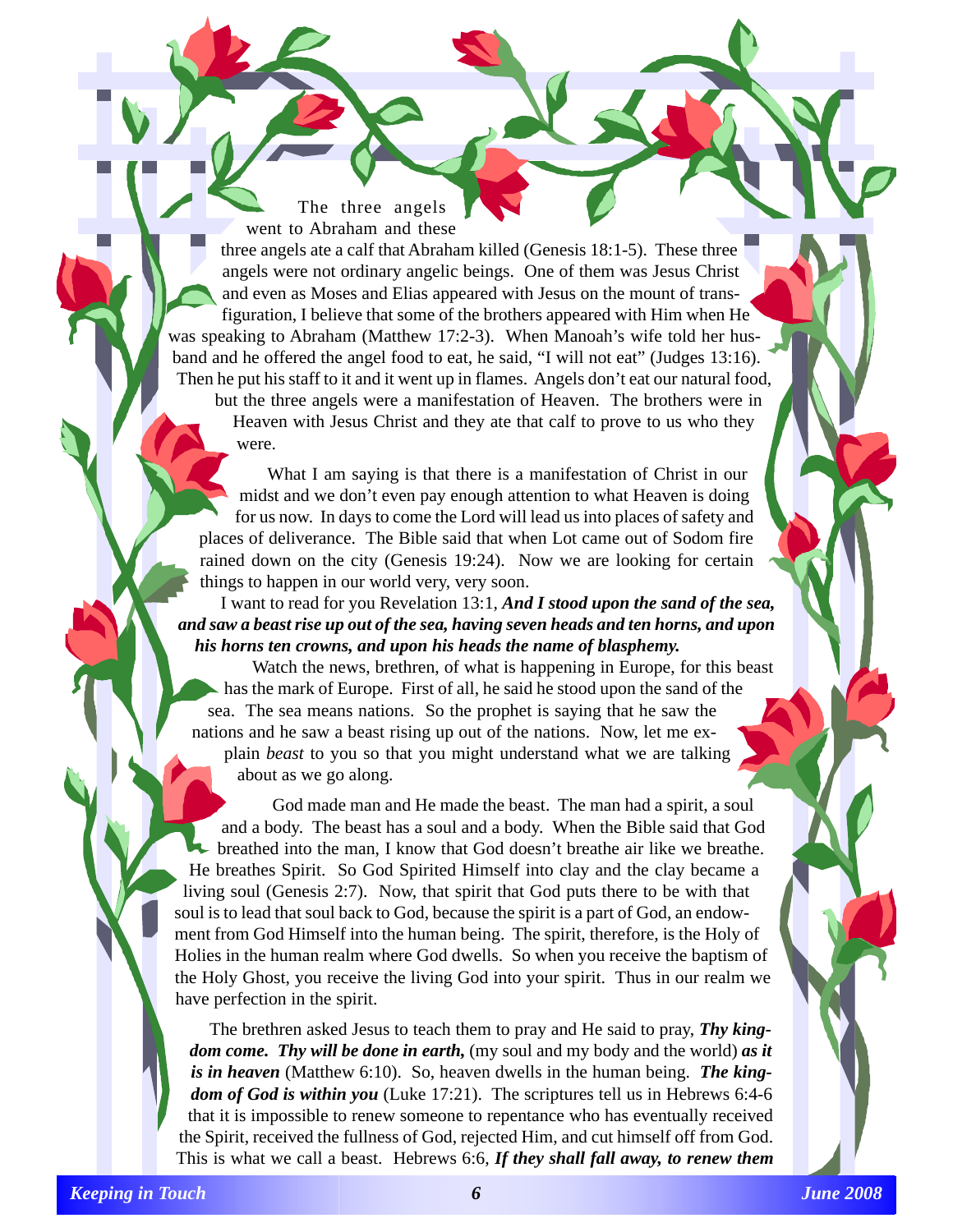*again unto repentance; seeing they crucify to themselves the Son of God afresh, and put him to an open shame.*

That is a perfect description of a beast. So, when the Lord speaks of a man as a beast, it means that the man has rejected the basic human quality that would take him back to God. He is like the brute beast. Now, if men of that quality get together to blaspheme God, then you call it a whole nation. A whole nation can be represented by that beast. That is what we are reading in Revelation 13. As we go along let us remember now that God is telling you about the time and what is happening to redeem the time because the days are evil.

So, we are the redeemers of the time and we are talking about the time. When Lot said to the angel, "Please send me to that little city, Zoar." The angel said, "All right. Go to Zoar and for your sake we will not destroy Zoar" (Genesis 19:20-22). In other words, the reason that I am showing you these things that are happening in Europe is because God will not allow them to happen unless He gives you the power and the grace to overcome them. So, when we see these things begin to come to pass we should rejoice and say, "Thank You, Jesus! The hour is near at hand!"

Let's look here. It says it has seven heads and ten horns. Now, the heads are the governments and the horns are the men. Now, the seven heads and ten horns are going to be described in verse 2. (We are back in Revelation 13.)

*2 And the beast which I saw was like unto a leopard, and his feet were as the feet of a bear, and his mouth as the mouth of a lion: and the dragon gave him his power, and his seat, and great authority.*

Let's first of all look at where they got their authority from. It says from the dragon. Let's see if we can find the dragon then. If you turn to Revelation 12, let us read from verse 7 to 9.

*7 And there was war in heaven…*

"And there was war in Heaven." A peculiar phrase. Heaven is a place of peace. Heaven is a place of joy. Heaven is a place where God dwells. What kind of Heaven then would have war? Now, Heaven is where God dwells and if God dwells in me than I become a heaven of God. The scripture says that the Kingdom of God is within us. So, then, the church becomes the Kingdom of God. Now, this is the only part of God's Kingdom where there is war. In our realm the dragon is fighting against Michael, the angel of God. So, we see here then that God has sent to us power over the power of the enemy. I am telling you, brethren, he is here and he is helping us. In some of our small problems, Michael is right there helping us.

I had a vision some time ago that he was here and that we were actually afraid of him because this big mighty man was a fearsome sight. We were trying to move a sister's house from one spot to another and we were having a lot of trouble and he just came and bent down. He pushed his hand under the house and gently just lifted it from one place, carried it across and put it down gently and then we began to trust him. I have good reason to believe that the heavenly host is with us. Now,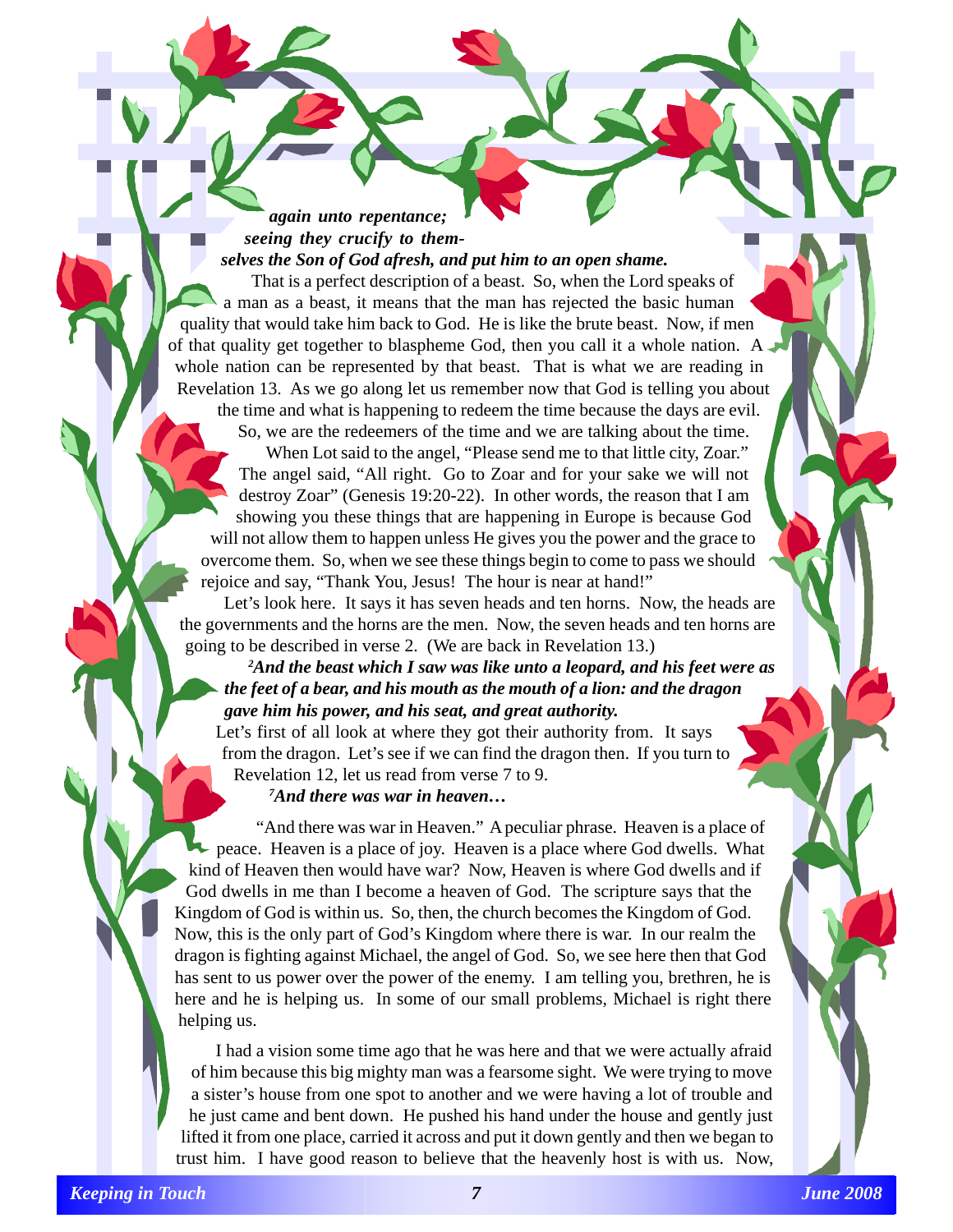because of this we have power against the power of the

enemy. Verse 9 says, *And the great dragon was cast out, that old serpent, called the Devil, and Satan, which deceiveth the whole world: he was cast out into the earth, and his angels were cast out with him.*

What God is saying to us is that at a certain stage in our warfare, Satan will not be in the church any more. He will be outside there in the world with the sinners. Now, then, since we understand what is meant by the dragon, we will go back to Revelation 13.

One sister said that she had a revelation that the dragon represented also one of the nations, which is China. I have no doubt that the things that are in the spiritual are also in the natural. So let us read from verse 2, *And the beast which I saw was like unto a leopard, and his feet were as the feet of a bear, and his mouth as the mouth of a lion: and the dragon gave him his power, and his seat, and great authority.*

Now, remember, we are looking at something that is highly symbolic. In other words, it is not natural. It has a spiritual meaning. Therefore when we look at the leopard, we have to say to ourselves, "What nation does the leopard represent?" In the ancient world the leopard usually represents France. Now, that means that the body of the thing is France. France is the body of the beast. The feet were those of a bear and the bear represents Russia. The mouth is the mouth of a lion and the lion represents England and the British countries. But all these nations will get their power from the devil. Incidentally, many of them are now being armed by China. But it is the first organization on earth that has the seat of Satan as its power and great authority the Bible says. When you think of the satanic authority that Satan has over the nations, consider that the Bible is saying that this massive authority is going to be transferred to the United Nations.

*3 And I saw one of his heads as it were wounded to death; and his deadly wound was healed: and all the world wondered after the beast.* Which of the heads was wounded? I should think that this head was wounded by Calvary. We must also understand that the nature of these beasts is a nature that oppresses. The nature of some peoples that might not have been mentioned as part of the beast, but the great authority of Satan has brought them in to be part of the nature of the beast.

*4 And they worshipped the dragon which gave power unto the beast: and they worshipped the beast, saying, Who is like unto the beast? who is able to make war with him?* The great thought that I want to leave with you today is that these things are happening right before us and we need to look, see and understand them, that it is pointing to us getting closer to the time when we will come forth in the fullness of Christ. Notice that it says that these nations will have the power of Satan. The Bible tells me that Jesus Christ has given us power over the power of the devil. So the excitement in seeing these things come to pass is that we are also coming forth in Christ. Let us not forget that the more power that we see the world have, the devil have, means that the more power that we, the sons of God, have. Let us rejoice in